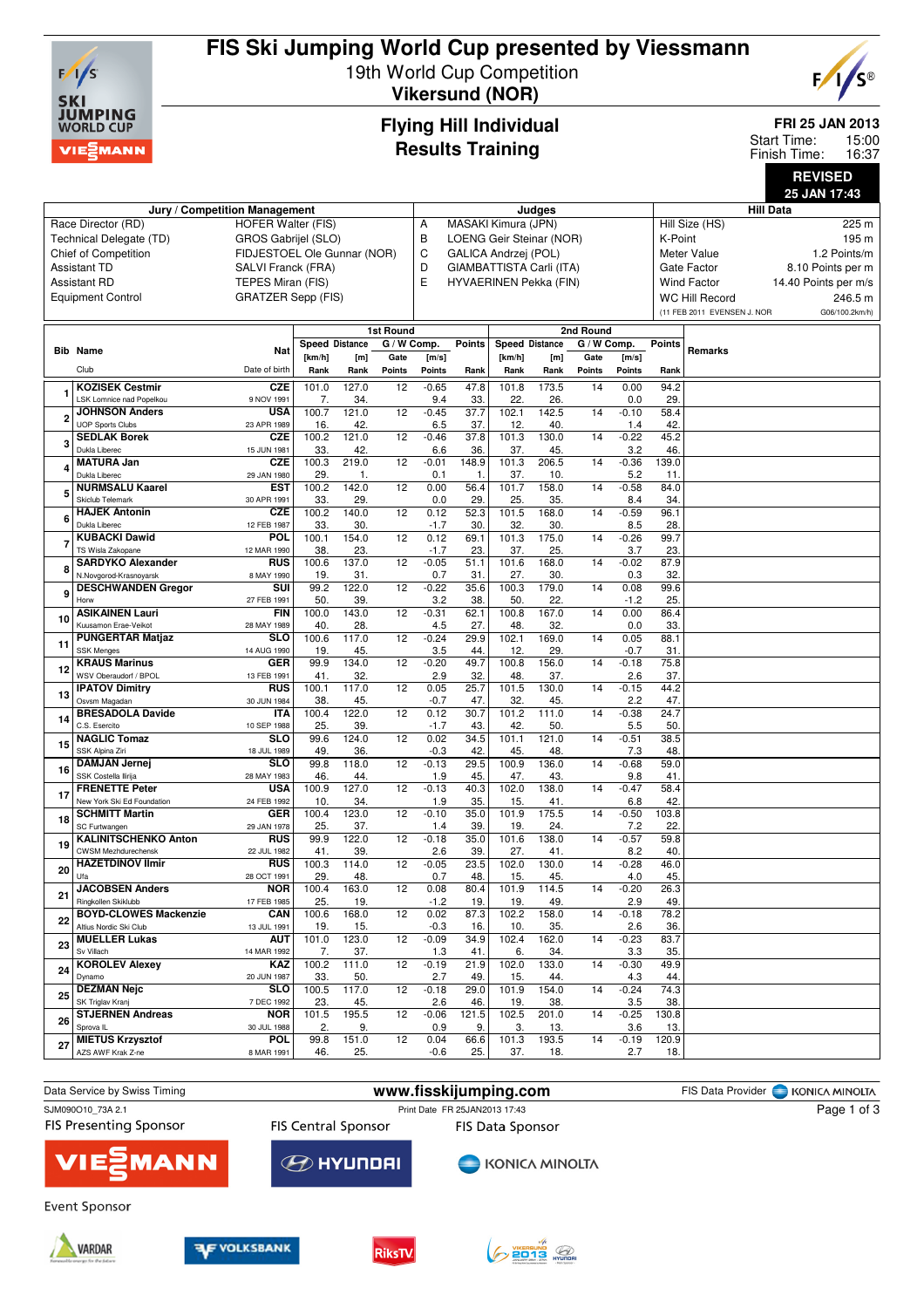

## **FIS Ski Jumping World Cup presented by Viessmann** 19th World Cup Competition



**Vikersund (NOR)**

### **Flying Hill Individual Results Training**

**FRI 25 JAN 2013** 15:00 16:37 Start Time: Finish Time:

**REVISED 25 JAN 17:43**

**Bib Name** Club **Nat** Date of birth **1st Round Speed Distance G / W Comp. [km/h] [m] Rank Rank Gate Points [m/s] Points Points Rank 2nd Round Speed Distance [km/h] [m] Rank Rank G / W Comp. Gate Points [m/s] Points Points Rank Remarks <sup>28</sup> HAYBOECK Michael** UVB Hinzen **AUT** 5 MAR 1991 101.1 188.0 6. 11. 12 0.02 111.3 -0.3 11. 102.3 198.5 7. 15. 14 -0.38 129.7 5.5 15. **<sup>29</sup> DESCOMBES SEVOIE Vincent** Douanes Cha **FRA** 9 JAN 1984  $99.9$  166.0 41. 17. 12 0.07 84.2  $-1.0$  18  $101.1$   $164.0$  $\frac{45.}{101.6}$   $\frac{33}{169.5}$  $14$   $-0.38$  88.3 5.5 30. **<sup>30</sup> MORASSI Andrea** G.S. FORESTALE **ITA** 30 AUG 198 100.3 162.0 29. 20. 12 0.12 78.7  $-1.7$  20 169.5 27. 28. 14 -0.50 96.6 7.2 27. **<sup>31</sup> MUOTKA Olli** Lahti Ski Club **FIN** 14 JUL 1988 100.8 146.0  $\frac{13.}{99.8}$ 12 0.09 59.9 -1.3 28.<br>0.03 68.0 101.4 148.5 35. 39<br>101.5 197.0 14 -0.58 72.6  $8.4$  39<br> $-0.36$  127.6 **<sup>32</sup> KOT Maciej** AZS Zakon **POL** 9 JUN 1991 99.8 152.0<br>46. 24. 24 12 0.03 68.0<br>-0.4 24  $-0.4$ 01.5 197.0<br>32. 16. 16 14 -0.36 127.6 16 **<sup>33</sup> HILDE Tom** Asker Skiklubb **<sup>34</sup> MECHLER Maximilian NOR** 22 SEP 1987 100.7 169.0 16. 14. 12 -0.49 95.9 7.1 14. 101.8 194.0  $\frac{22.}{102.3}$  17 14 -0.47 125.6 6.8 17. WSV Isn **GER** 3 JAN 1984 100.7 156.0 16. 22. 12 -0.22 76.4 3.2 21. 185.5 7. 20. 14 -0.39 114.2 5.6 20. **<sup>35</sup> NEUMAYER Michael** SK Berchtesgaden **GER** 15 JAN 1979 101.4 209.5  $\frac{3.}{157.0}$ 12 -0.12 139.1 1.7 3. 102.7 227.5 1. 1. 14 -0.35 164.0  $\frac{5.0}{0.24}$  97. **<sup>36</sup> LOITZL Wolfgang** WSC Bad Mitterno **AUT** 13 JAN 1980  $101.6$ 21 12 -0.08 75.6 1.2 22. 102.5 173.5 3. 26.  $14 - 0.24$ 3.5 26. **<sup>37</sup> ZYLA Piotr** KS Wisla Ustronianka **POL** 16 JAN 1987 99.9 112.0 41. 49. 12 -0.10 21.8 1.4 50. 101.4 214.5  $\frac{35.}{102.3}$  177 14 -0.16 145.7 2.3 5. **<sup>38</sup> WANK Andreas** WSV Oberhof 05 **GER** 18 FEB 19 100.8 148.0 13. 26. 12 -0.12 65.3 1.7 26.  $177.0$ 23 14 -0.09 99.7 1.3 23. **<sup>39</sup> TEPES Jurij** SD Dolomiti **SLO** 14 FEB 19 100.9 208.5  $\frac{10.}{10.3}$  180.0 12 -0.01 136.3  $\frac{0.1}{0.04}$  101.4 102.2 210.0 10. 9.<br>101.7 189.5 14 -0.11 139.6 1.6 9. **<sup>40</sup> PREVC Peter** SK Triglav Kranj **SLO** 20 SEP 19  $100.3$  $\frac{29.}{100.2}$  12 12 0.04 101.4  $-0.6$  12<br>0.07 976 189.5  $\frac{25.}{12}$  19. 14 -0.22 116.6  $\frac{3.2}{132}$  19 **<sup>41</sup> FANNEMEL Anders** Hornindal Il **NOR** 13 MAY 1991 00.2 175.5<br>33. 13. 33. 13.  $\frac{12}{10}$  - 0.07 1.0 13.  $\frac{101.2}{42}$ 42. 14. 14 -0.32 130.6<br>46 14 4.6 14. **<sup>42</sup> VELTA Rune 43 FREITAG Richard**<br> **43 FREITAG Richard NOR** 19 JUL 100.4 213.5 25. 2. 12 -0.11 143.8 1.6 2.<br>06 87.3 101.2 215.5 42. 4.<br>1.6 182.5 14 -0.26 148.3  $\frac{3.7}{29}$  109.2 SG Nickelhuette Aue **GER** 14 AUG 1991 100.6 167.0<br>19. 16. 19. 16.  $12 -0.06$ <br>0.9 16. 101.6<br>.27 27. 21. 14 -0.29 109.2  $4.2$ **<sup>44</sup> FREUND Severin 19 WSV DJK Rastbuechl<br>45 SCHLIERENZAUER Gregor**<br>SV Innehruck Berginal **GER** 11 MAY 1988 101.5 196.5 2. 7. 12 0.06 120.9  $\frac{-0.9}{0.01}$  10 102.1 212.0 12. 7. 14 -0.26 144.1  $\frac{3.7}{2.12}$  6. SV Innsbruck-Bergisel **AUT** 7 JAN 1990 100.8 208.0 13. 12 0.01 135.5  $-0.1$ 101.8 224.0 22. 2 14 - 0.12 156.5 1.7 **<sup>46</sup> STOCH Kamil** WKS ZAKOPANE **<sup>47</sup> BARDAL Anders POL** 25 MAY 1987 99.9 203.5  $\frac{41.6}{101.0}$  166. 12 -0.21 133.2  $\frac{3.0}{42}$  6 101.3 212.5  $\frac{37.}{102.6}$  212.0 14 -0.17 143.4 2.4 7<br>0.19 143.1 .<br>Steinkjer Skiklubb **NOR** 24 AUG 198 166.0 7. 17. 12 -0.42 91.2  $6.0$  $\frac{2.6}{2.}$  212.0 2. 7. 14 - 0.19 143.1<br>2.7 8  $2.7$ **<sup>48</sup> AMMANN Simon** SSC Toggenburg **SUI** 25 JUN 1981 100.9 191.0  $\frac{10.}{14}$   $\frac{10.}{128.0}$ 12 -0.47 122.0  $\frac{6.8}{1.49}$   $\frac{8}{46}$ 102.0 219.0 15. 3. 14 -0.27 152.7  $\frac{3.9}{1.41}$   $\frac{3}{139}$ **<sup>49</sup> KOCH Martin** SV Villach **AUT** 22 JAN 1982  $101.4$ 4. 33.  $\frac{12}{71}$ 34 102.5 206.0 3. 11.  $\frac{14}{14}$   $\frac{-0.41}{59}$   $\frac{139}{10}$ 5.9 10. **<sup>50</sup> KRANJEC Robert** SK Triglav Kranj **SLO** 16 JUL 1981 100.5 196.5 23. 7. 12 -0.48 128.7 6.9 7. 101.6 202.5 27. 12. 14 -0.33 133.8 4.8 12.